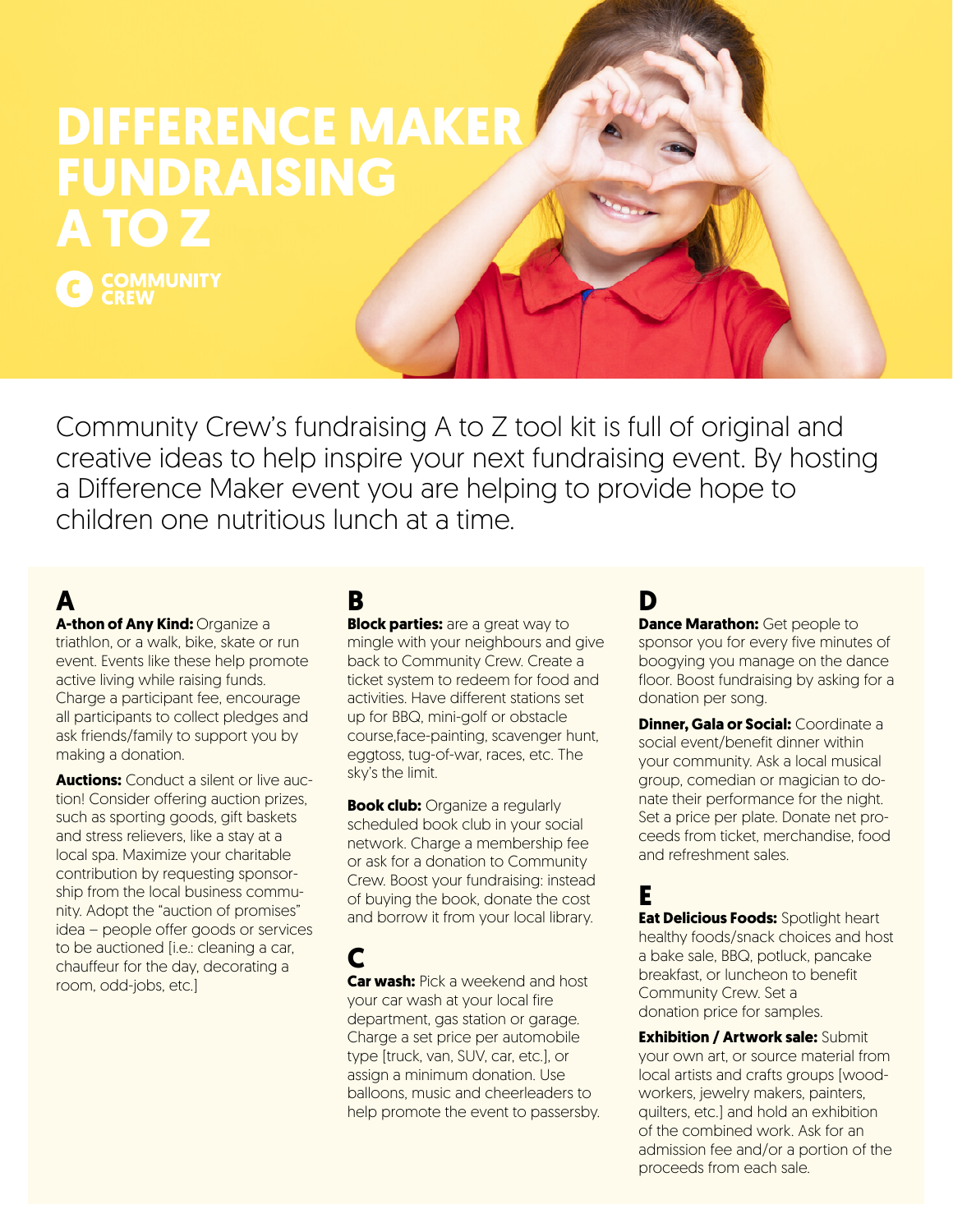

# **F**

**Fantasy pool**: Tap into your co-workers' competitive spirit by hosting a sports, Oscars or reality TV pool. Pick your type of pool [fantasy, draft, or ballot], set your cost for participation and deadline for entry.

**Fashion show: Partner up with local** boutiques and host a fashion show in your community. Showcase your trendy 'new looks' and raise funds by charging admission. Consider boosting your contributions by selling or auctioning off each of your runway items and providing the proceeds to Community Crew.

# **G**

**Games night:** Get your friends/family together for a fun day and/or night of board games, bingo or trivia. Host the event at home or at a local restaurant and charge each player a set fee 'per game' played.

**Grand opening/launches:** Raise awareness and profile your organization while raising funds for Community Crew. Hold a BBQ, prize draw or create a "donation with purchase" system.

# **H**

**Hula Hoop Competition:** Pick up some hula hoops, gather some friends and hula your way to raising funds and awareness. Participants donate money for every round in which

### **I Indoor sports tournament: Pick your**

they participate.

sport and secure a location with two fields/arenas/courts to enable a round robin schedule for multiple teams. Get groups to play and charge a team registration fee. Ask local businesses to donate snacks/drinks to sell for additional fundraising.

# **J**

**Jewelry making/selling: Buy beads** and wire in bulk and get creative. Consider selling during holidays [Valentine's Day, Mother's Day, Birthdays, etc.] to maximize your profits. Donate the net proceeds of all sales to Community Crew.

**K Karaoke competition:** Book a venue and spread the word. Charge a door fee, and ask singers to make a donation each time they sing. Also pass around buckets during the event for all patrons to contribute. Ask the venue to donate the proceeds from food/drink during the karaoke concert!

### **L**

**Lunch money:** Decide to 'brown bag' it [bring in your own lunch] on a specific day and donate what you would have normally spent on lunch. Encourage your friends, family and co-workers to do the same.

# **M**

**Matching gifts:** Check to see if your company does a Corporate Match or Internal Giving Program. Many companies have these and all you have to do is ask. It's a great way to get others to support you too, knowing their contribution will be doubled!

#### **Midnight screenings and parties:**

These could be held in your house, media rooms, community centres or at university. Highlight the fact that it's being held at midnight, with atmospheric lighting, etc. Proceeds from admission fee, and food/drinks are donated to Community Crew.

# **N**

**Nominate:** Make the most of your social media networks and nominate your friends and colleagues to donate and do something different in support of Community Crew. Who knows what might spark the next viral nomination challenge?

# **O**

**Obstacle Course Challenge: Create** a day that incorporates challenging but fun obstacle courses and invite friends/family to form teams to compete against each other. Charge a participation fee. Come up with at least three courses that incorporate physical activity, are safe and can be performed by the majority of your participants.

## **P**

**Product/Service sale:** Organize a used-book, rummage or craft sale. You could also sell flowers, balloon bouquets or paper hearts on Valentine's Day. A car wash is also a fun way to raise funds while at the same time demonstrating your organization's commitment and support of its community.

**Paint Night: Crack out those DIY** craft supplies and host a Paint night! Share your talents with your friends and network. It's a great way to build awareness for your craft and host an in-person or virtual evening of painting. Participants pay for their supplies and a portion of the proceeds go back in support of our lunch program.

# **Q**

**Quarter wars: This fundraiser focuses** on collecting spare change – every quarter counts! You can collect coins as a group or have multiple jars [one for each participant, or work department] and make it a competition [i.e.: the team with the lowest total has to do a dare].

## **R**

**Races:** Of course you can go traditional and challenge others to a race [long distance, relay, horse, swimming, rowing or 3-legged].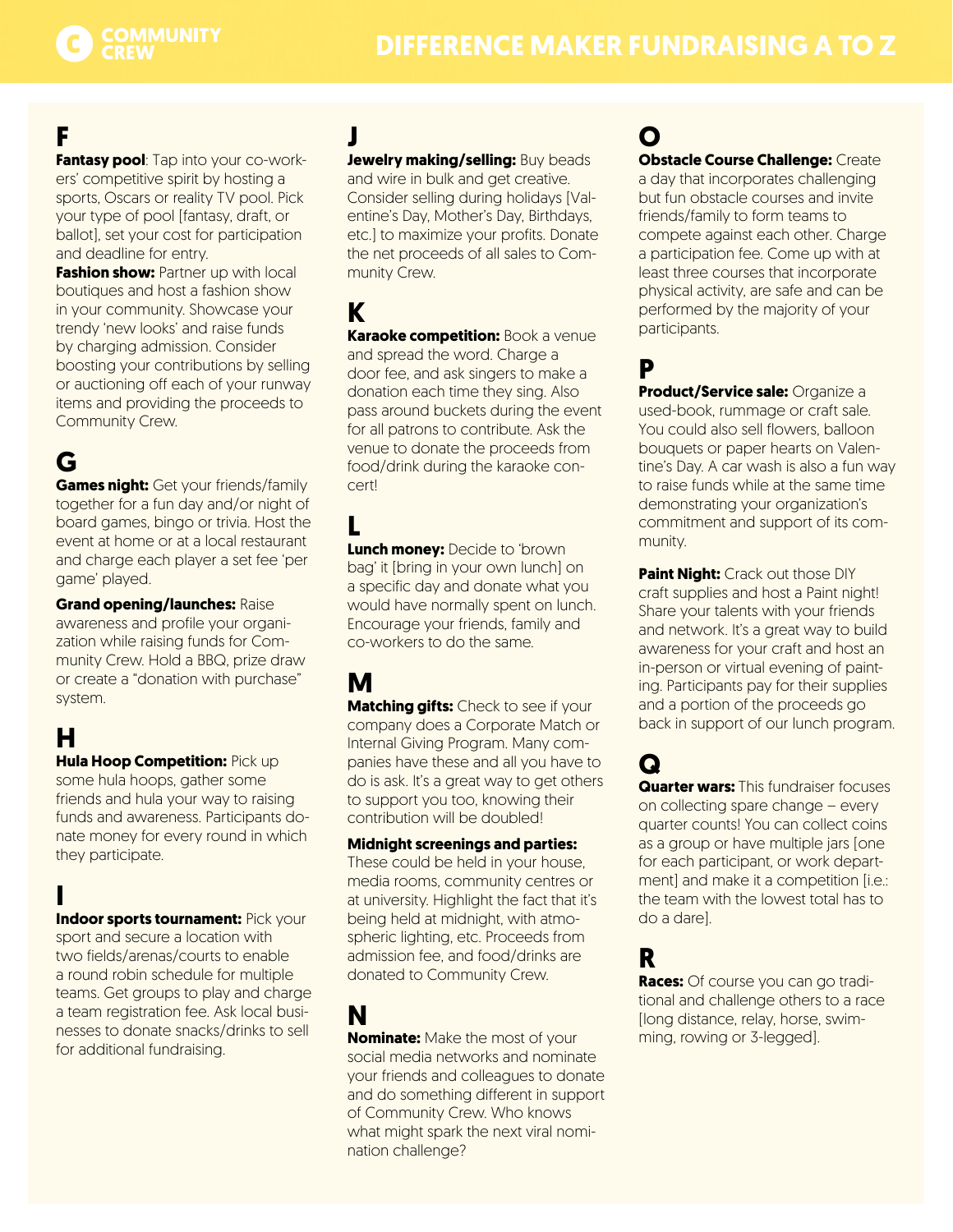

# **S**

Scavenger hunt Remember how fun these were when we were kids? You can create a simple hunt; like find these regular items on the list [i.e.: a red leaf, lipstick, pen, selfie] or plant items ahead of time and give clues along the way. People pay to play and/or pay for the items they could not find!

**Sports tournament: Pick your sport** and set the location. Get groups to play and charge a team registration fee. Ask local business to donate snacks/drinks to sell for additional fundraising.

**Stickers:** Wear a Community Crew sticker with a donation of \$2 or \$5 to show your support.

# **T**

**Talent show:** Are you performing in a band, choir, musical or play? Promote your talent and raise money in support our charity. Net proceeds from ticket sales can be donated to Community Crew.

**Themed party: Bring your friends in** on the fun and ask for a donation at the door or use our difference maker online donation page for your online party! Ideas include: games night (there are lots of fun online games you can play together like Euchre tournaments, poker, scrabble and more). OR make it a mystery night, karaoke party or holiday themed parties. And the best part is these can all work in person or online in a zoom room!

**Trivia Night:** Who doesn't love trivia! Get your friends together and host a trivia night! You can do this in person or online in a zoom room! Nominate a trivia master, or hirer a pro and theme it! From 80's TV to music to pop culture to history, there is so much to choose from! Each participant pays to play. You can have teams or every one for themselves!

**U Upcycle sale: Convert your gently** used gems into some else's serious treasure and vice versa. They call it upcycling. How much fun is that? Items could include: designer bags, clothes, accessories, antiques such as china figurines or plates, jewelry or high-end unused makeup/skincare products or perfume.

# **V**

**Valentine's day:** Soft music, largely heart-based decor… you get the idea. Sell tickets to your VDay extravaganza! Consider including a "Date Auction" or maybe it's a fun virtual spa day where you get together in person or online, and share tips and tricks on fun ways to give yourself a whole lot of extra self love, from skin care tips, nail care, meditation, or it's a group of people getting together for a night filled with good vibes and kindness.

**Vice buster:** Whether your vice is smoking, having too much caffeine or munching on too many sugary or salty treats – whatever your vice is, get your friends and family to support your efforts to give it up! Make it even more interesting by committing to pay a penalty for slipping!

# **W**

**Who's that baby?** Picture Match Game Hosting a baby shower? Invite guests to try their luck at matching baby pictures to their adult counterparts. Charge a participation fee & award a prize to the person with the most correct matches.

# **X**

**X-pletives:** Stick a swear box in the office, at home or in your local social club to raise money. Each time the offender makes a mistake, they will add a donation to the jar. **Bonus**: new swear substitute words could replace the swear word forever!

## **Y**

**Yard sale:** Collect items from your house and ask your friends and family to donate books, CDs, DVDs, furniture, anything they no longer need! Host a good old-fashioned yard sale in your neighbourhood or list the items online and arrange payment/delivery. If you have brand new or high-value items, you can opt for an online auction to maximize your profit.

**Yoga:** Host a Karma class online or in person, participants can pay what they like to join you in a virtual or in-person live yoga class.

# **Z**

**Zumba** A fun and exciting Latin-inspired fitness dance movement. These events are winning rave reviews. Participants pay money to participate in the event, which can last for an hour, or longer in the case of zumbathon. Perfect idea for both in-person or online in a zoom room!

# DID YOU KNOW: we have an online donation form just for our Difference Makers! **[Click here to check it out!](https://communitycrew.ca/difference-makers/donations/)**

After your event you can easily submit your donations online in one quick step! Of course if you have any questions feel free to contact us at **[info@communitycrew.ca](mailto:info%40communitycrew.ca?subject=Difference%20Maker%20Question)**